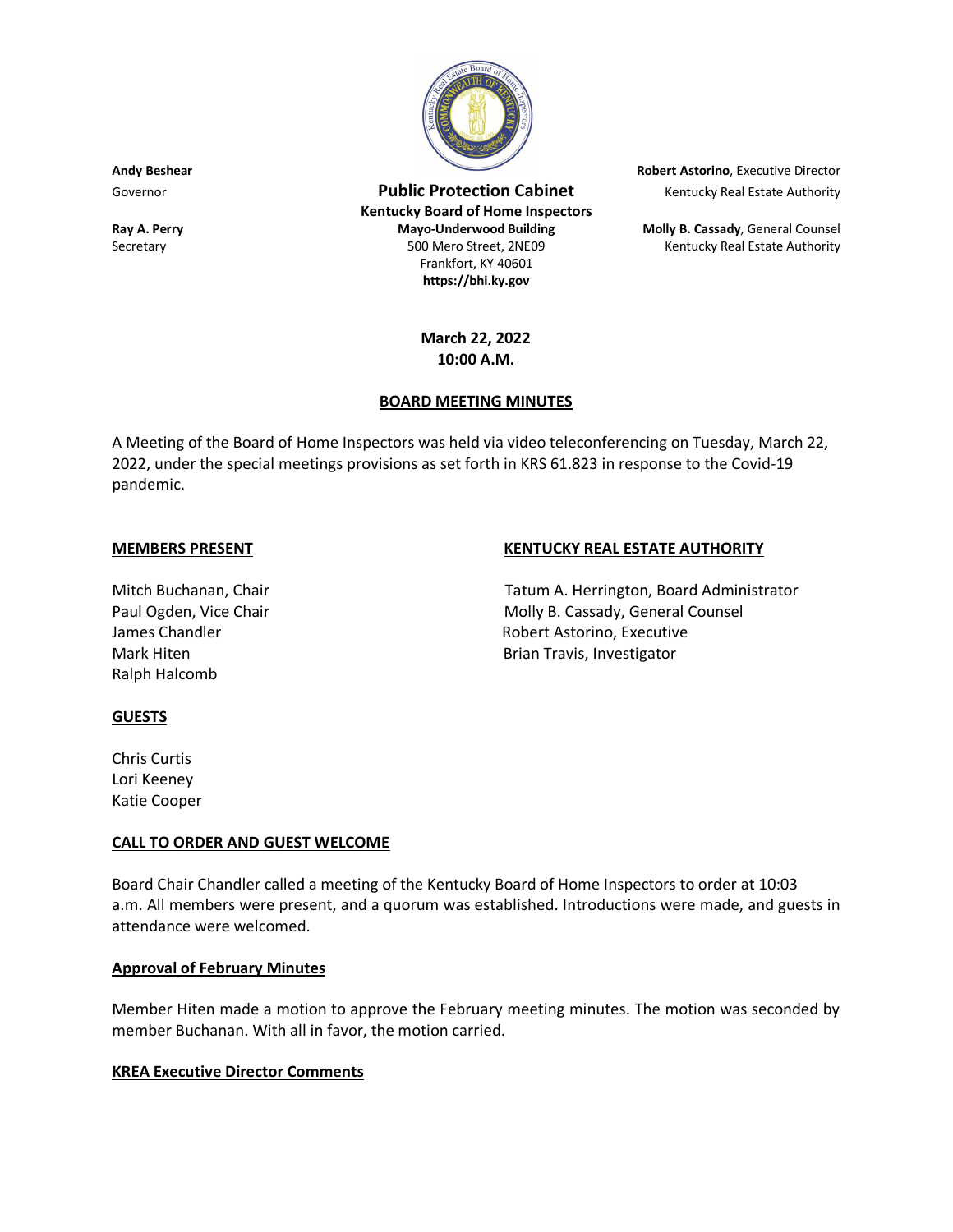KREA Executive Director Robert Astorino addressed the Board and stated he is happy with the Board's transition of leadership, exclaiming Jim Chandler is doing a great job as the new Board Chair. Mr. Astorino also stated the State of Emergency had ended, and that Ms. Cassady would explain more on the topic later.

# **Licensure Report**

Board Administrator Tatum Herrington gave the licensure report. As of March 22, 2022, there are 762 active licensees, forty (40) inactive licensees, and seven (7) inactive non-renewal licensees, with a total of 809 licensees.

# **Application Committee Report**

Board Chair Buchanan, of the application committee, reported the following:

The application committee reviewed eleven (11) applications. Of those applications eight (8) were approved and three (3) were deferred.

Member Hiten made a motion to accept the recommendations of the committee. Member Ogden seconded the motion. All in favor, the motion passed

### **Education Committee Report**

### **McKissock**

- The Complete Roof Inspection
- Online Correspondence: The Complete Roof Inspection

Member Hiten made a motion to approve the above McKissock courses. Member Ogden seconded the motion. All in favor, the motion passed.

### **ASHI**

- 100 Most Commonly Missed Electrical Defects
- ASHI Standard Deck Inspections
- Advanced electrical 2018 Resistance is Futile
- Basic Plumbing Inspections
- Beam Analysis and the Magic of Engineered Lumber
- Chimney and Fireplace Appliance Inspections
- Crawlspace and Attic Ventilation
- Electrical Basics Plus GFCI
- Electrical Panel Inspections
- Electrical Service Inspections Knowledge to Use Everyday
- Flipped Out Plumbing
- How to Turn Complaints into Compliments

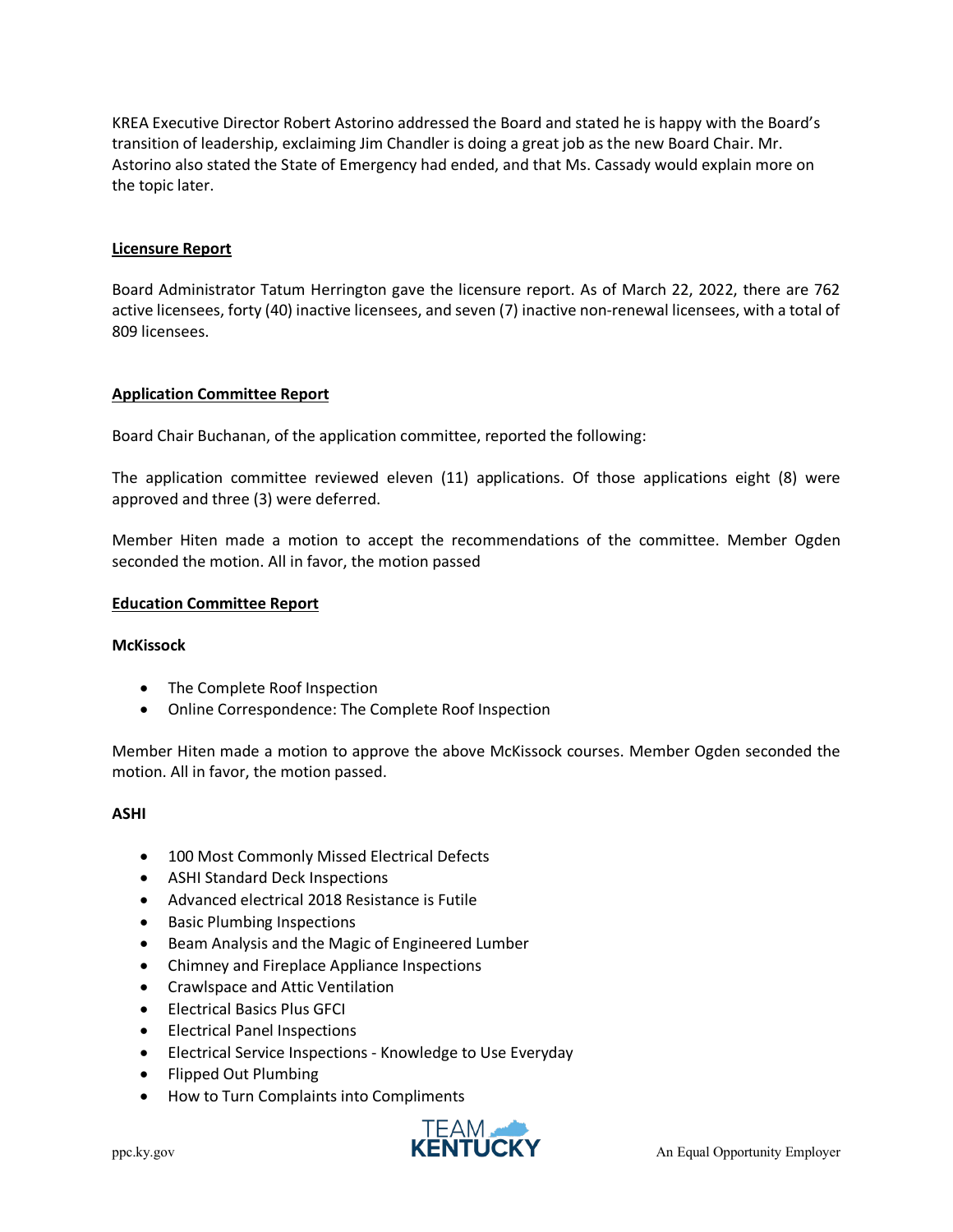- Identifying Bulk Water Intrusion at the Exterior Walls
- Infrared Cameras for the Home Inspector
- Inspecting Hard Coat Stucco
- Inspecting Appliances and More
- Inspecting Solar and PV Panels
- Manufactured Housing Regulations
- Practical Science Behind Home Inspections
- Report Writing- Identify and Describe that Defect
- The Truth about Pre-Licensing Inspections
- Visual Inspection of Fiber Cement Siding

Member Hiten made a motion to approve the above ASHI courses. Member Ogden seconded the motion. All in favor, the motion passed.

• Getting to the Root of it with Sewer Inspections

Member Hiten made a motion to deny the above ASHI course. Member Ogden seconded the motion. All in favor, the motion passed.

### **Complaint Committee Report**

#### **22-KBHI-002**

At 10:20 a.m. member Halcomb made a motion to enter executive session. Member Hiten seconded the motion. All in favor, the Board entered executive session.

At 10:54 a.m. member Hiten made a motion to come out of executive session. Member Buchanan seconded the motion. All in favor, the motion passed.

Member Buchanan made a motion to dismiss case 22-KBHI-002. Member Hiten seconded the motion. All in favor, the motion passed.

### **Legal Report**

KBHI General Counsel Molly Cassady gave the following report:

### **State of Emergency**

Ms. Cassady stated the State of Emergency had ended on March 21, 2022. Due to the State of Emergency, any licensee who had not renewed did not accrue late fees or get cancelled. Licensees who have not yet renewed their license will have until April 20, 2022, to do so without accruing late fees.

### **Regulation Update**

Ms. Cassady stated 831 KAR 2:040 is currently in the process of being drafted.

### **Legislative Update**

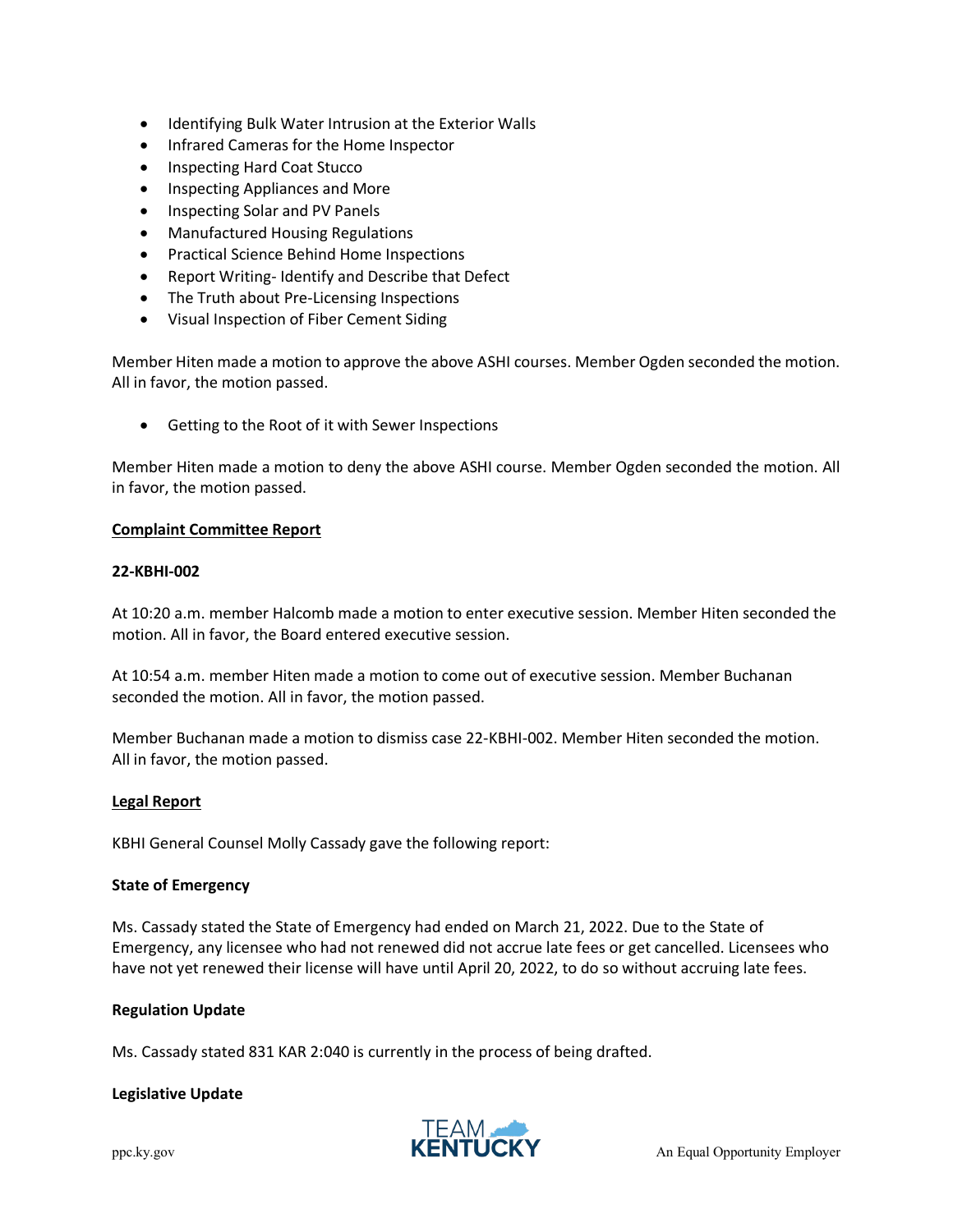Ms. Cassady stated House Bill 77 passed the house and has gone to the senate. House Bill 77 regards the regulation and formation of a radon Board in Kentucky.

#### **Government Email Addresses**

Due to Board members being subject to open records requests, all Board members will be required to create a government email. Ms. Cassady stated Board members will be receiving an email from IT with instructions on how to set up their account.

#### **Motion to Approve Timesheets**

Member Buchanan made a motion to approve timesheets. Member Hiten seconded the motion. All in favor, the motion passed.

#### **Public Comments**

Chris Curtis of All About Home Inspecting questioned if virtual pre-licensing courses will be able to continue while the education regulation is being drafted.

Member Buchanan made a motion to allow the continuation of virtual pre-licensing courses until further action is taken by the Board. Member Halcomb seconded the motion. All in favor, the motion passed.

#### **Meeting Adjournment**

With no further business to discuss, Member Buchanan made a motion to adjourn. Member Hiten seconded this, and with all in favor the meeting adjourned at 11:45 a.m.